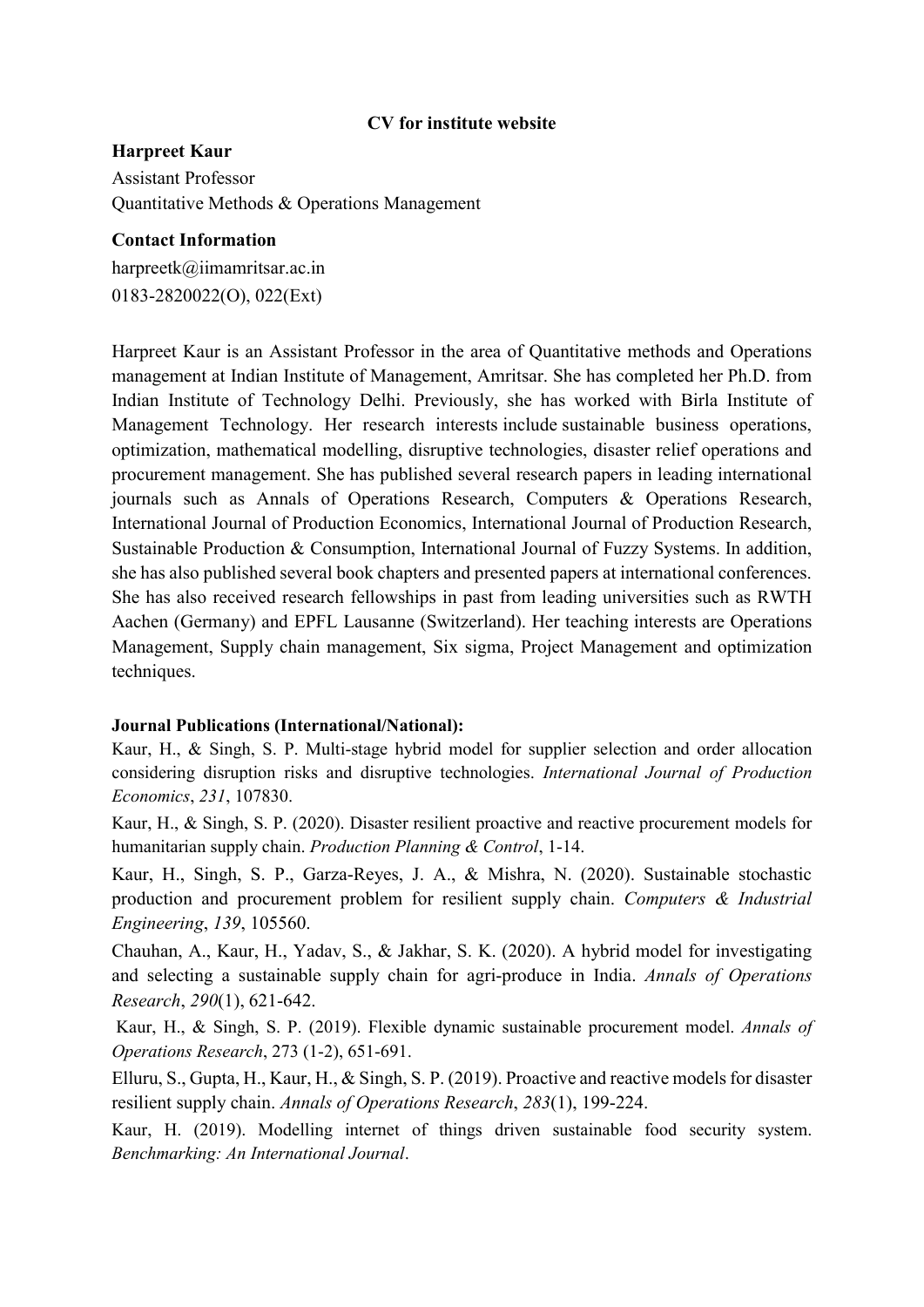Kaur, H., Singh, S. P., & Majumdar, A. (2019). Modelling joint outsourcing and offshoring decisions. International Journal of Production Research, 57(13), 4278-4309.

Kaur, H., & Singh, S. P. (2019). Modelling sustainable procurement problem: a goal-based approach. International Journal of Operational Research, 35(4), 447-469.

Kaur, H., and Singh, S.P. (2018). 'Heuristic Modeling for Sustainable Procurement and Logistics in a Supply Chain Using Big Data', Computers and Operations Research, 98, 301-321.

Kaur, H., and Singh, S.P. (2018). 'Goal Based approach for Environmentally Sustainable Stochastic Procurement Problem' International Journal of Services and Operations Management, 30 (2), 226-253.

Kaur, H., & Singh, S. P. (2018). Environmentally sustainable stochastic procurement model. Management of Environmental Quality: An International Journal, 29(3), 472-498.

Kaur, H., and Singh ,S.P. (2016). 'Sustainable Procurement and Logistics for Disaster Resilient Supply Chain' Annals of Operations Research

Trivedi, A., Chauhan, A., Singh, S. P., & Kaur, H. (2017). A multi-objective integer linear program to integrate supplier selection and order allocation with market demand in a supply chain. International Journal of Procurement Management, 10(3), 335-359.

Kaur, H., & Singh, S. P. (2017). Modeling low carbon procurement and logistics in supply chain: A key towards sustainable production. Sustainable Production and Consumption, 11, 5-17.

Kothyari, A., Singh, S. P., & Kaur, H. (2017). Fuzzy modeling for low-carbon dynamic procurement problem. International Journal of Fuzzy Systems, 19(4), 1238-1248.

Kaur, H., Singh, S.P. and Glardon, R. (2016) 'An Integer Linear Program for Integrated Supplier Selection: A Sustainable Flexible Framework', Global Journal of Flexible Systems Management, 17(2), 113-134.

Kaur, H., and Singh, S.P. (2014). 'Modelling A Low Carbon Procurement Problem', California Business Review, 2(2), 7-12

Kaur, H., and Singh, S.P. (2013). 'Optimal Lot-size Model for an Integrated Rework and Machine Breakdown Problem in a Capacitated Single-stage Production Process', Interdisciplinary Journal of Management & Behavioural Sciences, 2 (2), 83-89.

Das, D., Mukhopadhyay, S., and Kaur H., (2012), 'Optimization of fiber composition in natural fiber-reinforced composites using a simplex lattice design' Journal of Composite Materials 46(26), 3311-3319

# Conferences:

Kaur H., and Gupta M., (2019), Modelling Resilient Food Grain Storage and Distribution Problem in India, Production and Operations Management Society (POMS) 2019 International Conference on Connecting the Operations Management & Supply Chain Management World in Divided Times, September 2-4, Brighton UK.

Kaur H., and Singh S.P., (2013). Lot-Sizing in Various Production Scenarios and Imperfect Production Processes: A Review, Proceedings of 7th National conference INDIAcom-2013, Computing for National Development, March 7-8, New Delhi; ISSN 0973-7529 and ISBN 978- 93-80544-06-9, 343-351.

Kaur H., & Singh S.P., (2013). A Flexible Integrated Model for Lot-Sizing Problem Embedded with Supplier and Carrier Selection under Carbon Emission Trading, *Proceedings of GLOGIFT 13*, December  $13 - 15$ , 658-665.